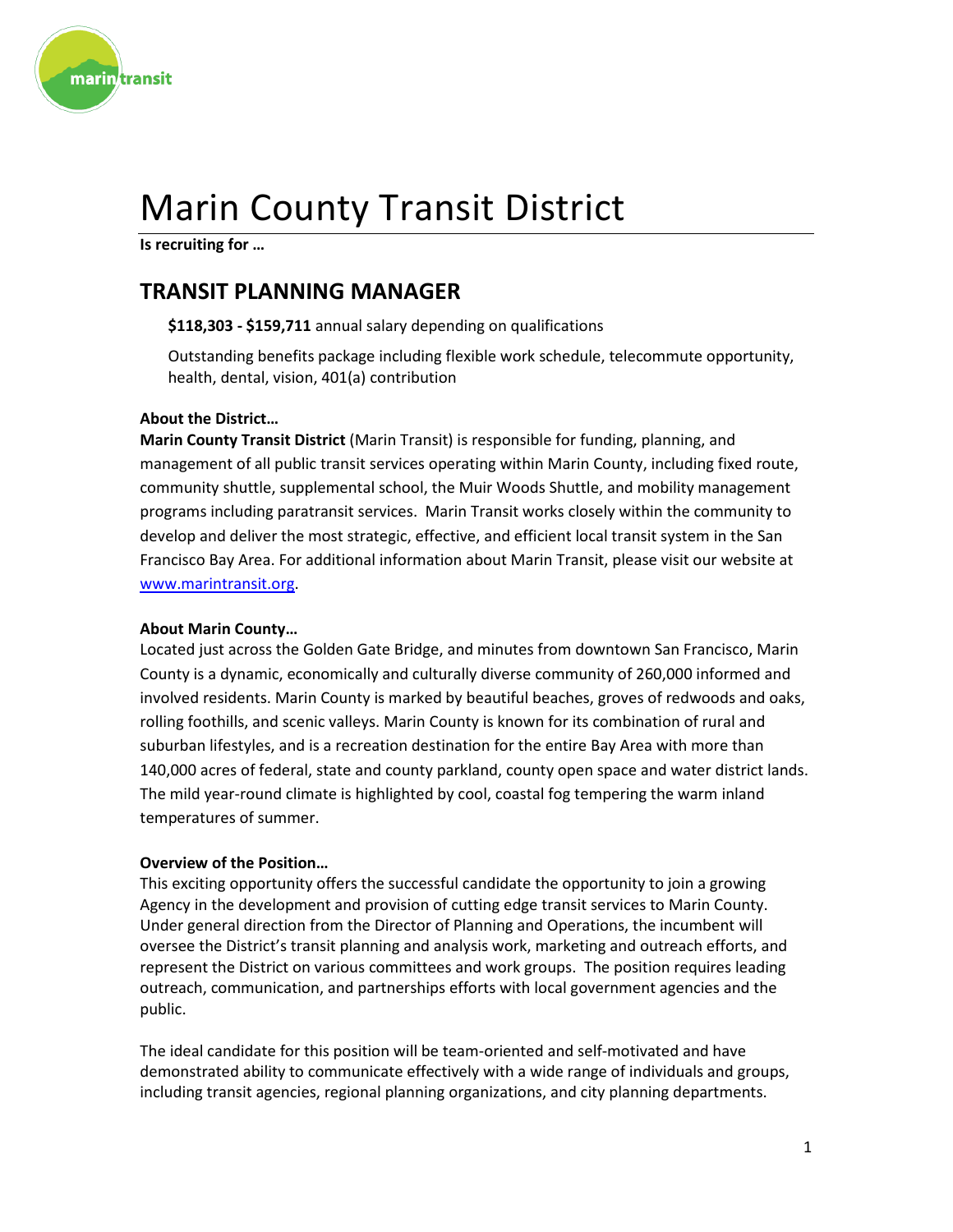Management experience and extensive technical expertise in data collection/analysis and familiarity with transit operations and land use planning are essential.

## **SUPERVISION RECEIVED AND EXERCISED**

Direct supervision is provided by the Director of Operations and Planning. Position would work closely with and receive additional guidance from the General Manager and the Director of Finance and Capital Projects. This position supervises the Planning Analyst and Senior Planner positions.

# **DUTIES**

Typical duties for this position may include:

- Manage and oversee research and analysis efforts to develop new and improved countywide transit systems and other transportation systems, including routing and scheduling, costs, financial needs, funding sources, and related issues.
- Review and report on performance data on transit operations and identify trends and areas for improvements that will lead to cost effective and responsive provision of services.
- Represent the District on short-range and long-range transit and transportation plans with outside agencies and communities.
- Oversee grant pursuits and reporting requirements.
- Identify future research efforts to position the District to best respond to changes in market conditions and transportation needs
- Oversee District Marketing and Outreach efforts to improve services, enhance passenger information, and grow ridership.

Specific duties by category, may include:

### **Planning Management**

- Short-range and long-range transit planning
	- o Managing and updated District's 10-year Short Range Transit Plan
	- $\circ$  Coordinating with partner agencies including MTC, TAM, SMART, and Golden Gate Transit on longer-range transit planning studies and plans
- Managing schedule changes and updates
	- o Overseeing service performance analysis
	- o Coordinating with Operations and partner agencies
- Managing performance monitoring and reporting
	- o Internal Board reporting
	- o NTD reporting

### **Reporting**

- Oversee performance monitoring plan and reporting needs for the District including those required by:
	- o MCTD Board Internal performance monitoring/reporting (Monthly/Quarterly/Annual Reports)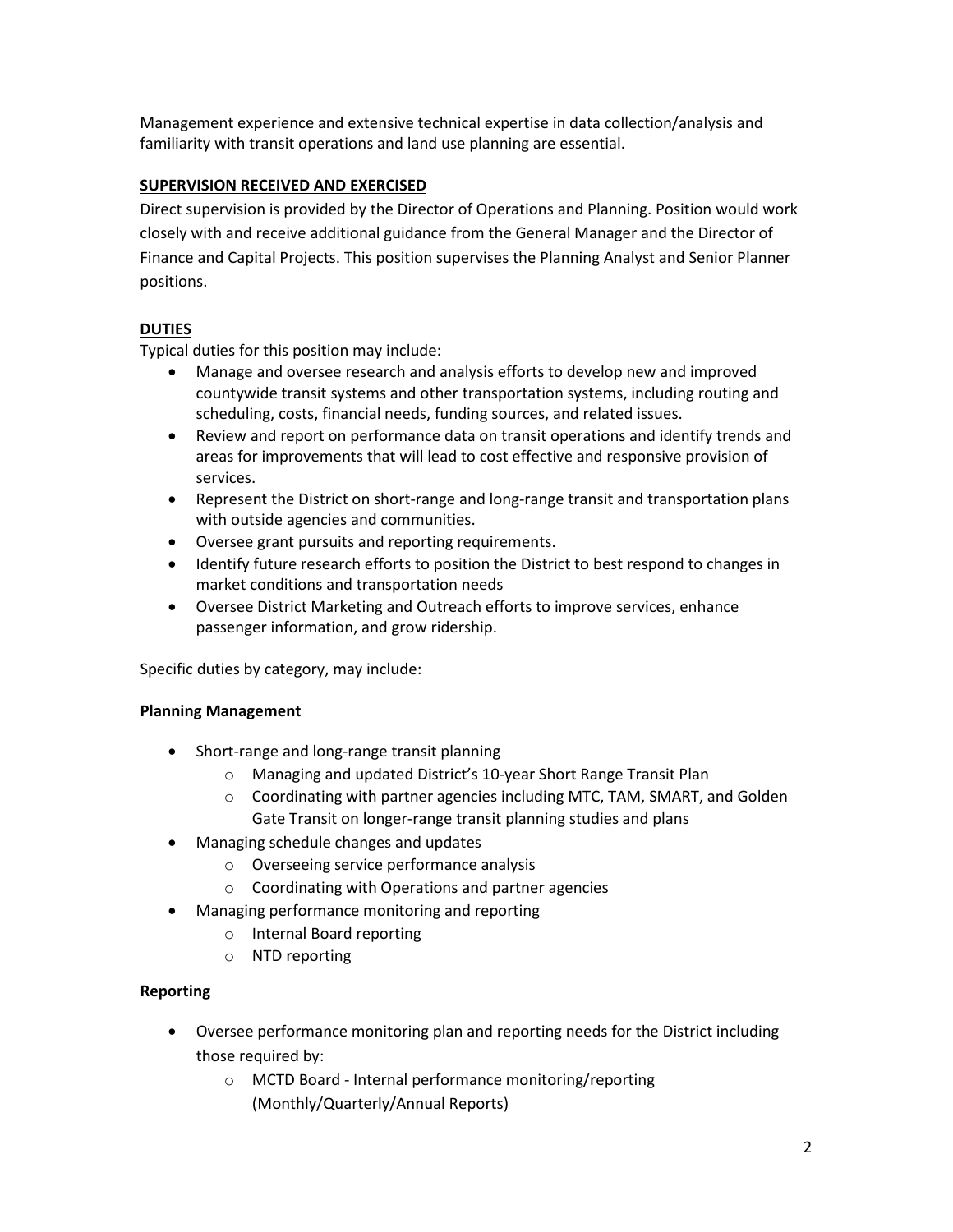- o National Transit Database
- o Federal Transit Administration
- o Metropolitan Transportation Commission
- o Transportation Authority of Marin
- o National Park Service
- Oversee contractor performance reporting

#### **Marketing and Outreach**

- Oversee all rider/passenger information including web and print media
- Lead and coordinate all community outreach activities to support Planning efforts
- Conducting presentation in front of small and large groups on behalf of the District

### **REQUIREMENTS**

Candidate must have a strong interest in public transportation, have strong data management and analysis skills, and be comfortable with graphic design. The ability to speak and write in Spanish is highly desirable.

### **EDUCATION AND EXPERIENCE**

Any combination of experience and training that would provide the required knowledge and skills is qualifying. A typical way to obtain the required knowledge and abilities would be:

### **Experience:**

Eight (8) years of increasing responsible professional experience in transit and/or transportation planning, including at least two years in a supervisory role.

### **Knowledge of:**

- Transit and/or transportation planning including scheduling and service design
- FTA policies and regulations
- Current trends in public transit and transportation
- Experience with demographic and socioeconomic analysis
- Public funding sources related to transit and transportation
- Contract and grant management

### **Skills in:**

- Analyzing and evaluating programs and preparing comprehensive, clear, and concise written reports with recommendations;
- Making effective presentations to a variety of audiences;
- Understanding and interpreting applicable principles, laws, rules, regulations and procedures pertaining to the public transit industry;
- Establishing and maintaining effective working relationships with representatives of public and private entities and members of the public using principles of good customer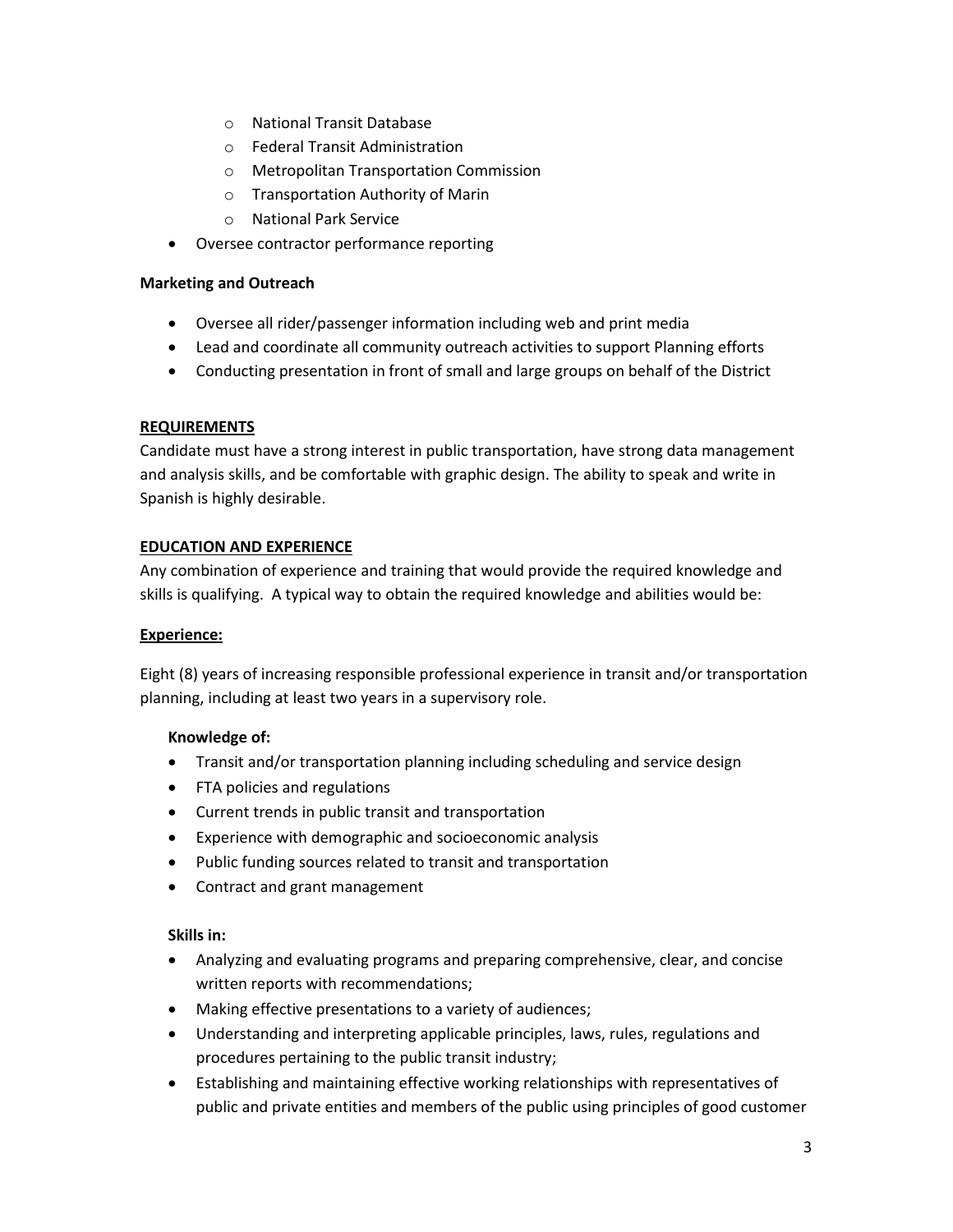service;

- Exercising sound independent judgement;
- Working in a highly collaborative environment.

#### **Education:**

Equivalent to a Bachelor's degree from an accredited college or university is highly desired but not required. Portions of the required experience may be substituted for education in the following ways;

- Bachelor's degree or similar: 1 year
- Graduate or postgraduate degree or similar: 1 year

### **PHYSICAL WORKING CONDITIONS**

Position would spend time in an office setting and in the field. Office work may require prolonged sitting, standing, walking, kneeling, squatting and stooping in the performance of daily activities. Field work would require the ability to work outside in various weather conditions and actively travel around the County in either a District provided car or using the transit system. The position may also require the ability to lift, drag and push files, paper and documents weighing up to 35 pounds. Some of these requirements may be accommodated for otherwise qualified individuals requiring and requesting such accommodations.

**Special Requirements:** (1) Must be willing and able to travel to and attend meetings within or outside the boundaries of the County of Marin; (2) Must be willing and able to work outside regular business hours and on occasional weekends, attending civic, community, and client meetings, etc. as needed; (3) Must have a valid California Driver's License

### **This position is open until filled and may close without notice.**

For an application, please visit [http://www.marintransit.org/jobs.html](http://www.marintransit.org/jobs.htmln) and click "Employment Application". Submit the completed application, a resume, cover letter and supplemental questionnaire (on following page) in pdf format t[o hr@marintransit.org](mailto:hr@marintransit.org) or mail to Marin Transit, Attention HR, 711 Grand Ave, Suite 110, San Rafael, CA, 94901.

Applications/resumes received will be screened according to the qualifications outlined in this posting. The most qualified candidates will be invited to interview and complete skills test. Finalists will be asked to provide references and undergo a background check to verify information supplied in the application materials.

If you have questions about this job, the hiring process, or Marin Transit's benefit package, please email Holly Lundgren a[t hlundgren@marintransit.org](mailto:hlundgren@marintransit.org) and reference Planning Manager job opportunity.